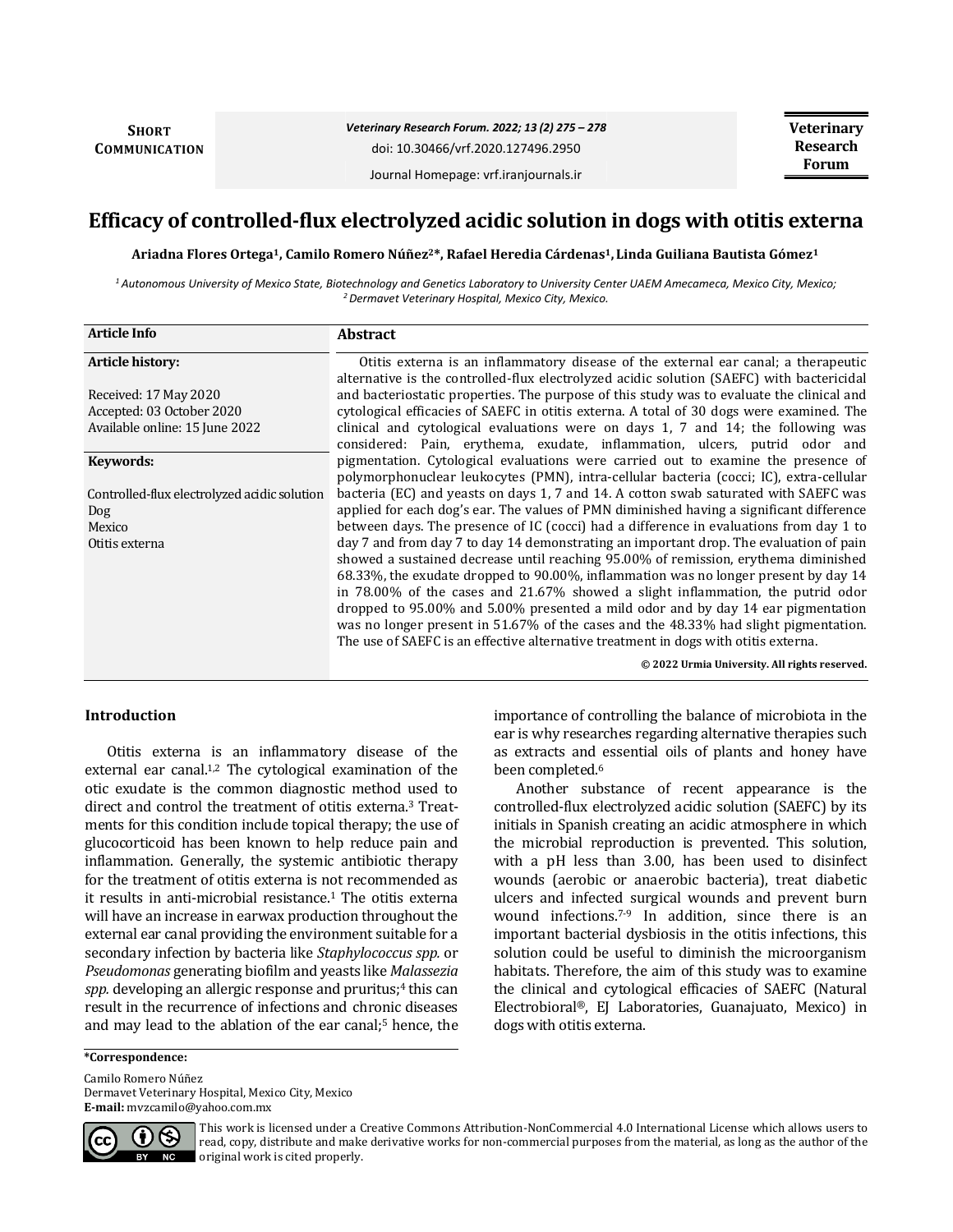## **Materials and Methods**

The study was developed in the Dermavet Veterinary Hospital, Mexico City, Mexico. All the patients' owners signed a consent agreement form that clearly outlined the clinical treatment trial for each patient.The study was supported by the Committee on Ethics of the Autonomous University of the Mexico State, Toluca, Mexico, with record number of 240/CUAMECAMECA/UAEMEX/2020.

**Animals.** A controlled, randomized study was conducted for a period of 14 days which included 30 dogs of different genders, breeds and ages with clinical and cytological evidence of otitis externa and a diagnosis of canine atopic dermatitis. The clinical signs consisted of otitis externa including at least one ear with evidence of erythema, pain and secretion of the external ear canal. Dogs with cytological evidence of infectious otitis externa (presence of cocci, bacteria and yeasts) were included and the cases that had received some treatments or ear topical cleanser within two previous weeks to the sample taking and systemic anti-fungal or antibiotics medication within three previous months as well as dogs with some other dermatological or systemic diseases were excluded. The necessary information was gathered to generate an epidemiological and clinical data base.

**Sampling.** After general dermatological and otic examinations, a sterile cotton swab was inserted in both external ear canals and rubbed in at least 180 degrees. The cotton swab was then smeared in different directions on a glass microscope slide and it was dyed with Diff-Quik to be seen under the microscope. The clinical and cytological evaluations were on days 1, 7 and 14 and included pain, erythema, exudate, inflammation, ulcers, putridness and pigmentation, considering a scale of negative (0), mild (1), moderate (2) and severe (3). The evaluations of the presence of polymorphonuclear leukocytes (PMN), intracellular (IC) bacteria (cocci), extra-cellular bacteria (EC) and yeasts were on days 1, 7 and 14.<sup>3</sup>

**Treatment.** After the examination, sample taking and revision of cytology, a saturated cotton swab was applied for each dog's ears. The saturation solution was consisted of SAEFC (Natural Electrobioral®) and remained in the ear for 15 min, four times a day for 14 days.

**Statistical analysis.** The data were analyzed through the Wilcoxon test between day 1 and the measurements of days 7 and 14, with a 0.05 alpha. The analysis was also made through test of Wilcoxon rank test (pairs) to determine if there is a difference between days of each variable with 0.05 alpha using JMP statistical Software, (version 0.8; JMP Statistical Discovery LLC, Cary, USA).

## **Results**

The comparison between evaluations of each variable of days 1 and 7 and days 7 to 14 showed that the values of PMN diminished significantly between days 1 to 7 and from days 7 to 14 and the IC (cocci) showed a difference in evaluations on days 1 to 7 and from days 7 to 14 demonstrating an important drop. The average of EC (cocci) presented a significant difference between days 1 to 7 and from days 7 to 14 and the yeasts diminished significantly from days 1 to 7 and from days 7 to 14 (Table 1). Table 2 shows the frequencies for each variable during the days of clinical evaluation.

**Table 1.** Comparison of the presence of polymorphonuclear leukocytes (PMN), intra-cellular bacteria (IC), extracellular bacteria (EC) and yeasts in ears treated with controlledflux electrolyzed acidic solution.

| <b>Microorganisms</b>                                                                  | Day 1                | Day 7                                          | Day 14   |  |
|----------------------------------------------------------------------------------------|----------------------|------------------------------------------------|----------|--|
| <b>PMN</b>                                                                             | 3.93                 | $0.85*$                                        | $0.10*$  |  |
| IC                                                                                     | 0.80                 | $0.16*$                                        | $0.03 +$ |  |
| EC                                                                                     | 10.00                | $2.36*$                                        | $0.63*$  |  |
| <b>Yeast</b>                                                                           | 4.23                 | $1.30*$                                        | $0.23*$  |  |
| $\mathbf{a}$ , and $\mathbf{a}$ , and $\mathbf{a}$ , and $\mathbf{a}$<br>$\sim$ $\sim$ | $\sim$ $\sim$ $\sim$ | $\mathbf{r}$ . The set of $\mathbf{r}$<br>- 71 |          |  |

\*† indicate significant differences between the two adjacent columns at  $p = 0.0001$  and  $p = 0.03$ , respectively.

**Table 2.** Frequencies (%) of clinical evaluations in ears treated with controlled-flux electrolyzed acidic solution

| with controlled-hux electrolyzed acidic solution. |           |           |           |
|---------------------------------------------------|-----------|-----------|-----------|
| <b>Parameters</b>                                 | Day 1     | Day 7     | Day 14    |
| Pain                                              |           |           |           |
| No                                                | 7(11.66)  | 51(85.00) | 57(95.00) |
| Mild                                              | 48(80.00) | 9(15.00)  | 3(5.00)   |
| <b>Moderate</b>                                   | 4(6.67)   | 0(0.00)   | 0(0.00)   |
| <b>Severe</b>                                     | 1(1.67)   | 0(0.00)   | 0(0.00)   |
| Erythema                                          |           |           |           |
| N <sub>0</sub>                                    | 8(13.33)  | 30(50.00) | 41(68.33) |
| Mild                                              | 19(31.67) | 26(43.33) | 19(31.67) |
| Moderate                                          | 21(35.00) | 3(5.00)   | 0(0.00)   |
| Severe                                            | 12(20.00) | 1(1.67)   | 0(0.00)   |
| <b>Exudate</b>                                    |           |           |           |
| N <sub>0</sub>                                    | 14(23.33) | 48(80.00) | 54(90.00) |
| Mild                                              | 26(43.34) | 10(16.67) | 6(10.00)  |
| Moderate                                          | 17(28.33) | 2(3.33)   | 0(0.00)   |
| <b>Severe</b>                                     | 3(5.00)   | 0(0.00)   | 0(0.00)   |
| Inflammation                                      |           |           |           |
| N <sub>0</sub>                                    | 9(15.00)  | 18(30.00) | 47(78.33) |
| Mild                                              | 17(28.33) | 39(65.00) | 13(21.67) |
| <b>Moderate</b>                                   | 21(35.00) | 3(5.00)   | 0(0.00)   |
| <b>Severe</b>                                     | 13(21.67) | 0(0.00)   | 0(0.00)   |
| <b>Ulcers</b>                                     |           |           |           |
| No                                                | 19(31.67) | 46(76.67) | 56(93.33) |
| Mild                                              | 24(40.00) | 11(18.33) | 4(6.67)   |
| <b>Moderate</b>                                   | 11(18.33) | 3(5.00)   | 0(0.00)   |
| Severe                                            | 6(10.00)  | 0(0.00)   | 0(0.00)   |
| Putrid odor                                       |           |           |           |
| No                                                | 9(15.00)  | 50(83.33) | 57(95.00) |
| Mild                                              | 31(51.67) | 10(16.67) | 3(5.00)   |
| <b>Moderate</b>                                   | 18(30.00) | 0(0.00)   | 0(0.00)   |
| <b>Severe</b>                                     | 2(3.33)   | 0(0.00)   | 0(0.00)   |
| Pigmentation                                      |           |           |           |
| N <sub>0</sub>                                    | 16(26.66) | 22(36.67) | 31(51.67) |
| Mild                                              | 32(53.33) | 33(55.00) | 29(48.33) |
| <b>Moderate</b>                                   | 11(18.33) | 5(8.33)   | 0(0.00)   |
| <b>Severe</b>                                     | 1(1.68)   | 0(0.00)   | 0(0.00)   |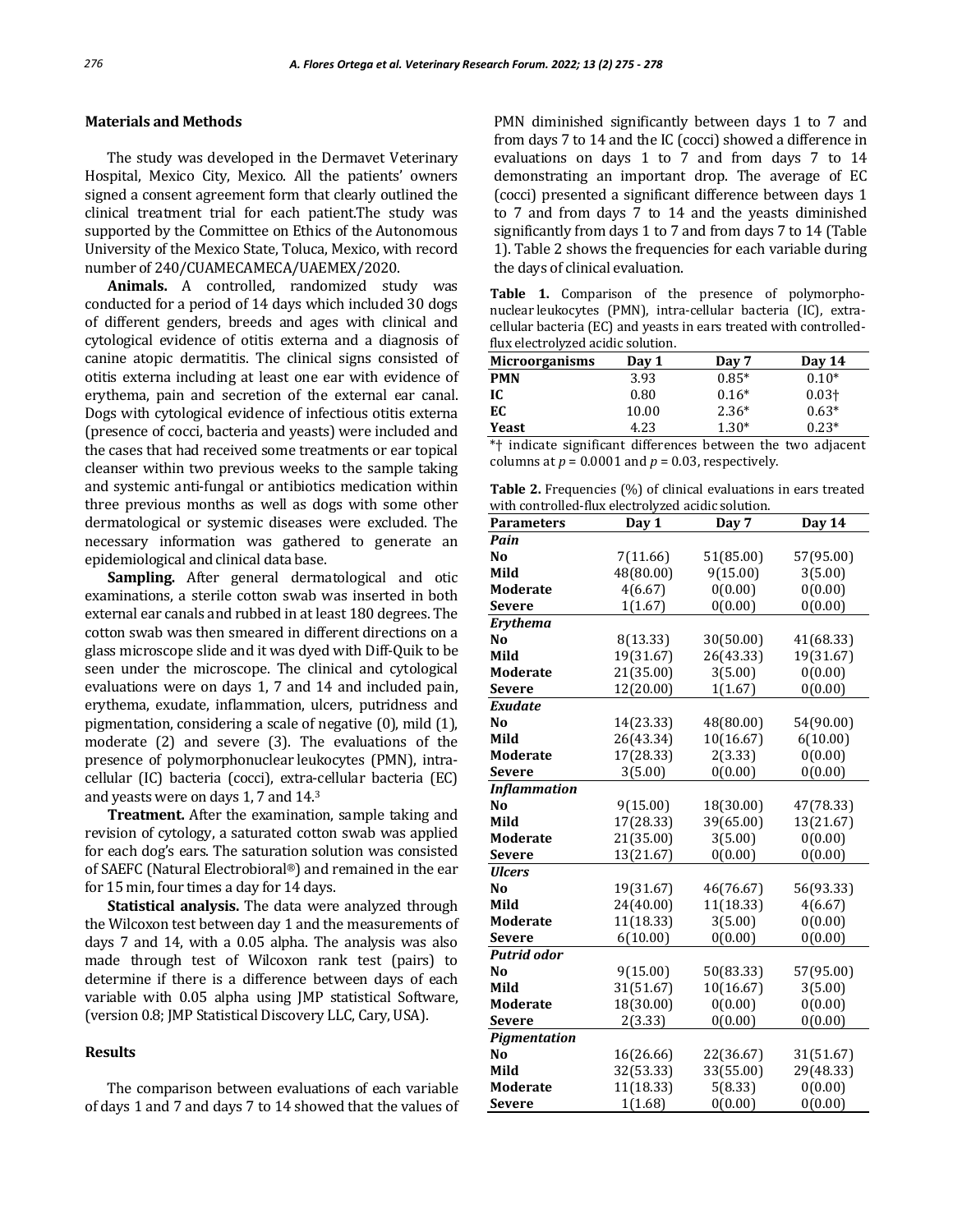The pain evaluation showed a sustained decrease until reaching 95.00% remission in the ears, erythema decreased by 68.33%, the exudate dropped to 90.00% of the ears, inflammation was no longer present by day 14 in 78.00% of the cases and 21.67% presented mild inflammation, ulcers decreased by day 14 in 93.33% of the cases and 6.67% had mild ulcers, by day 14 of the treatment putridness decreased to 95.00% and 5.00% presented a slight odor and by day 14 ear pigmentation

was not present in 51.67% of the cases and 48.33%

## **Discussion**

presented mild pigmentation.

The election of a treatment for canine otitis externa is a subject that must be analyzed at great length. Recent studies have demonstrated a change in the bacterial populations between allergic and healthy dogs and this can explain the tendency of allergic dogs to develop bacterial otitis. Microbiota of the ear canal have shown changes in diversity; there is evidence of dysbiosis in atopic dogs and with otitis externa.<sup>10</sup> It is important to maintain the balance of the otic microbiota to avoid a chronic and persistent disease by secondary infections of bacteria and yeasts; therefore, diverse topical treatments have been reported; glucocorticoids may be used for a short period of time to help to reduce the pain and inflammation. However, they should be used with caution and in some geriatric patients they are contraindicated.<sup>1</sup> As an anti-microbial treatment, the systemic antibiotic therapy to treat otitis externa is discouraged due to the global problem of anti-microbial resistance.<sup>11</sup> The use of alternative treatments of natural substances, like honey and herbal extracts for otitis externa has positive results.6,12 In recent years, SAEFC (Solución Ácida Electrolizada de Flujo Controlado in Spanish) has been used in wounds, burns and total matricectomy healing protocols for diabetic patients.7 In this study, this treatment was used as the only therapy for canine otitis; no other anti-microbial or anti-fungal drug was administered to avoid attributing the results of the variables evaluated in this work. It was also determined that patients with severe pain represented only 1.67% of all the dogs in the study; so, it was not necessary to administer any analgesic or antiinflammatory drug during the treatment with electrobioral; however, electrobioral can be effective in combination with other drugs. The cytological evaluations of this research showed that PMN, IC, EC and yeasts decreased between day 1 of application and day 7 and from days 7 to 14; these results can be explained because electrobioral has a pH minor to 3.00. In previous studies, this quality of the product has shown effectiveness to create an atmosphere preventing the inappropriate reproduction of microorganisms;

however, this has been analyzed only in the bacterial load.<sup>7</sup> In this study, the effectiveness of treatment in otic infection was also observed in the decrease of the presence of yeasts. The clinical evaluations showed that pain had a sustained decrease until reaching 95.00% of remission, erythema diminished 68.33%, the exudate dropped to 90.00% in ears, inflammation was no longer present by day 14 in 78.00% of the cases and 21.67% showed a slight inflammation, the ulcers were in remission by day 14 in the 93.33% of the cases and 6.67% presented mild ulcers, by day 14 of the treatment, putridness was reduced by 95.00% and 5.00% presented a mild odor and by day 14, ear pigmentation was not present in 51.67% of the cases and the 48.33% presented slight pigmentation showing the effectiveness in the control of the clinical signs agreeing with Marcos-Tejedor et al.<sup>9</sup> reports saying that SAEFC is useful to control ulcers without clinical infection that do not require antibiotherapy as it can be used as a prophylactic to control the excess of bacterial load and to prevent the development of possible later infections. In infected ulcers, it could be a useful adjuvant to the treatment with antibiotics for Gram-positive infections (mild) or Gramnegative and obligatory anaerobic ones (moderate and severe). Nevertheless, that study did not carry out clinical evaluations; just evaluations by bacterial culture. In this study, there was a total recovery by day 14, having a result faster than the one reported by Martínez Nova *et al.,*<sup>7</sup> in which the total time of recovery was 29 days; this difference can be due to the type of infection. In comparison with some ototoxic medications like aminoglycoside antibiotics,<sup>13</sup> SAEFC did not produce any ototoxic change and was safe during the 14 days of treatment; thus, agreeing with Marcos-Tejedor *et al.,*<sup>9</sup> who used SAEFC in healthy hallucal skin determining that this solution has a bacteriostatic and bactericidal effect. This effect is observed when there is a greatly increased bacterial load in the wound; thus, favoring the normal formation of granulation tissue in the skin and normal healing of otitis.

In conclusion, the use of SAEFC as the only alternative treatment is effective for dogs with external otitis. This is the first report of effectiveness of use of the solution to prevent bacterial replication in the external auditory canal. Furthermore, it is important to mention that it was also helpful for yeast infection. The acidic solution of controlled flow is adequate for the management of the main clinical signs in patients with external otitis. The topical use of electrobioral was effective as the only treatment given; however, it could be combined with other drugs as it did not produce any ototoxic effects in this study.

## **Acknowledgments**

None.